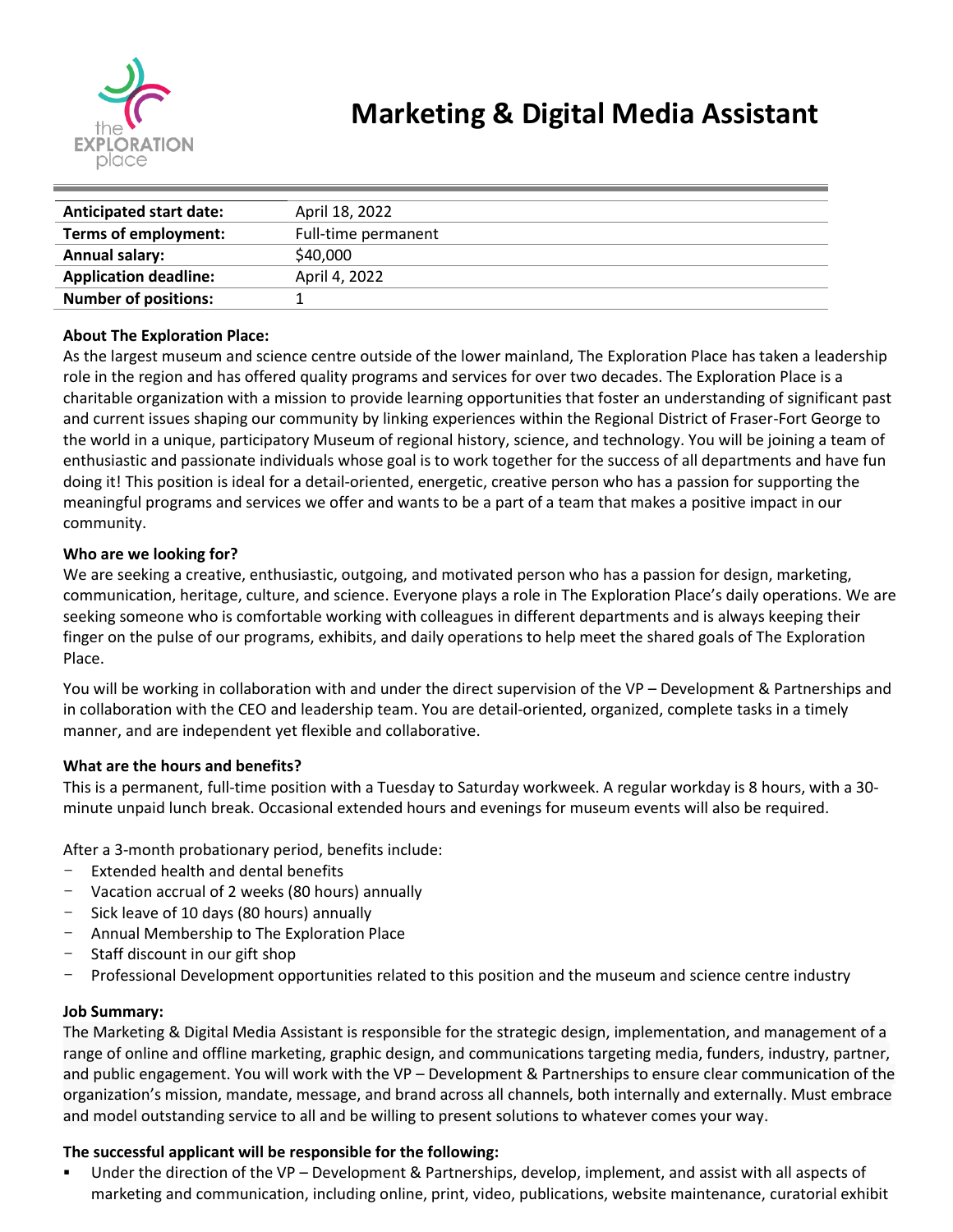materials, and social media activities, to effectively support the strategic objectives of The Exploration Place and convey its key messages to different stakeholders

- **•** Design graphics and promotional material and distribute in online and offline channels
- Create necessary graphics and images with regards to branding to support our online and offline presence
- **Ensure consistent messaging, brand identity, and style guidelines**
- Become familiar with all aspects of the museum's work to communicate and market our activities effectively. Collaborate with cross-functional teams – from marketing, development, programming, curatorial, retail, and commercial kitchen to produce effective promotional materials
- Advertise our organization and products/services on various media, acting as media contact/liaison. This may involve on-camera or radio appearances
- Craft and distribute monthly online newsletters
- Develop/maintain social media profiles and provide quality content, supporting and expanding our digital presence
- Update and maintain the museum's website
- Monitor the museum's website and social media pages and address clients' queries, or connect clients with the appropriate team member
- Design materials for exhibits
- Gather customer feedback to inform various department teams
- Develop marketing schedules and maintain deadlines
- Conduct market research
- Develop reports and presentations for funders and sponsors
- Work with the VP Development & Partnerships in communications with funders, sponsors, and partners as required
- Photography: document "as it happens" tours, programs, events, and initiatives for use on web and social media, and in various other forms
- **·** Track projects, stats, and media exposure
- Organize marketing and networking events
- Assist with upkeep of CRM database
- Other administrative support as required
- Assist with museum special events as required
- **•** Represent the museum with the utmost integrity, exemplifying the values and mission of our organization

# **Knowledge, skills, and abilities we are looking for:**

- Graphic design education or experience, even if informal
- Excellent oral and written communication skills
- Self-motivated, energetic, forward-thinking, and creative with strong attention to detail and a willingness to learn
- Experience using social media and knowledge of social media best practices
- Working knowledge of photo editing and typography
- Ability to handle stressful situations while working in a fast-paced, customer-orientated facility, in cooperation with other staff and departments
- Strong interpersonal skills and comfort working with the public
- **EXECT Ability to work closely and communicate respectfully with The Exploration Place team at large**
- Possess excellent time management, organization, and multi-tasking skills
- Be familiar and comfortable with software, including but not limited to Adobe Creative Cloud, Microsoft Office Suite programs, MS365, Internet, email, and CRM systems
- Be familiar and comfortable with communication and collaboration tools such as Zoom and SLACK
- **•** Possess a stable internet connection and the ability to work from home if necessary
- Must show flexibility when asked to perform other tasks as needed
- Ability to work evenings, holidays, and weekends as scheduled

# **The following will be considered an asset for this position:**

- Formal training or experience related to marketing, graphic design, web design, communications, media, or equivalent
- Photography skills
- Hands-on experience in content creation and management
- Copywriting skills
- Knowledge and experience with website design and maintenance